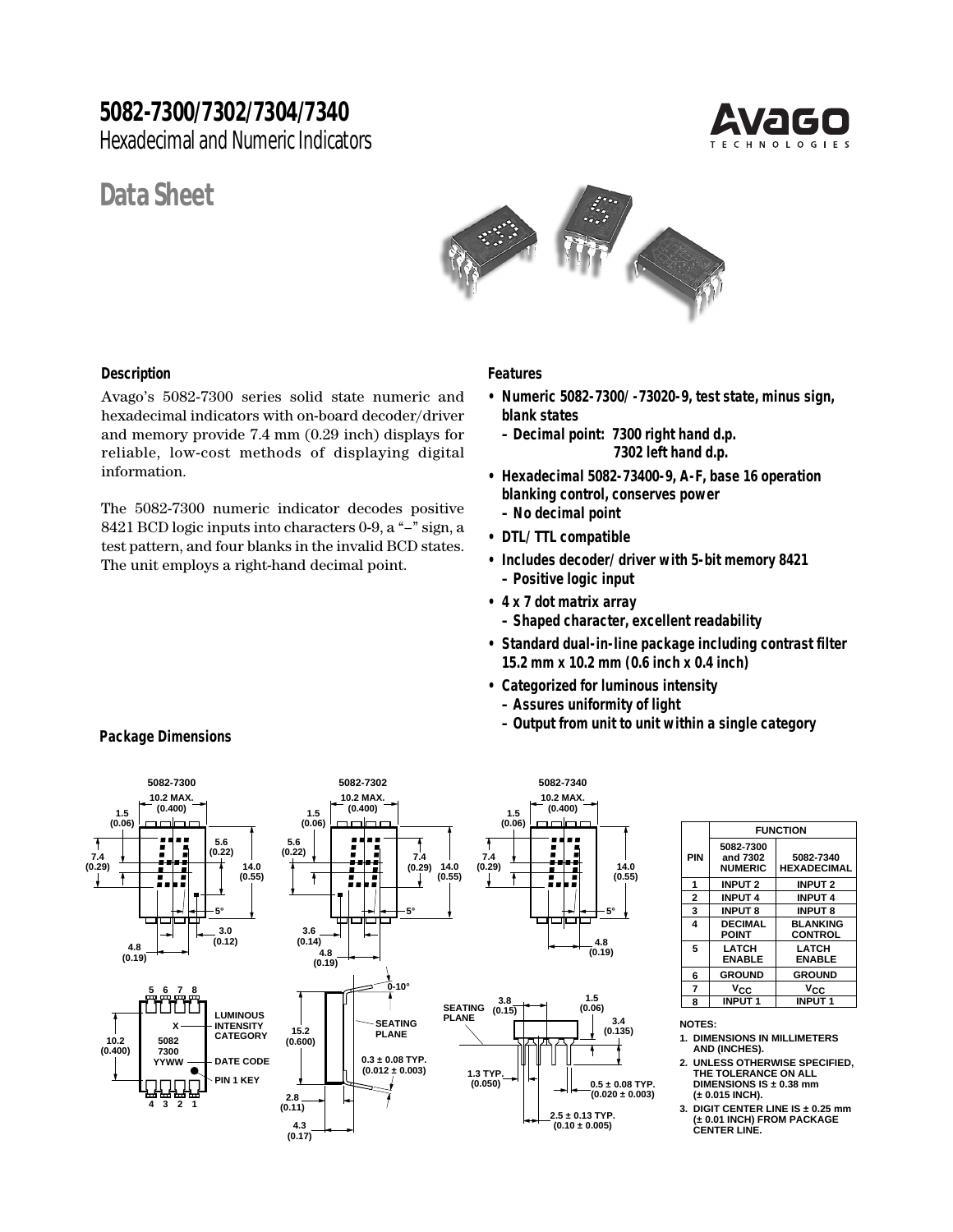| The 5082-7302 is the same as the<br>$5082-7300$ , except that the<br>decimal point is located on the<br>left-hand side of the digit. | an input is provided for blanking<br>the display (all LEDs off), without<br>losing the contents of the<br>memory. Applications include<br>terminals and computer systems | <b>Applications</b><br><b>Typical applications include</b><br>point-of-sale terminals,<br>instrumentation, and computer<br>systems. |
|--------------------------------------------------------------------------------------------------------------------------------------|--------------------------------------------------------------------------------------------------------------------------------------------------------------------------|-------------------------------------------------------------------------------------------------------------------------------------|
| The 5082-7340 hexadecimal<br>indicator decodes positive 8421                                                                         | using the base-16 character set.                                                                                                                                         |                                                                                                                                     |
| logic inputs into 16 states, 0-9 and<br>A-F. In place of the decimal point                                                           | The 5082-7304 is a $(\pm 1)$ overrange<br>display including a right-hand<br>decimal point.                                                                               |                                                                                                                                     |

## **Absolute Maximum Ratings**

| <b>Description</b>                                                   | Symbol                                           | Min.   | Max.   | Unit        |
|----------------------------------------------------------------------|--------------------------------------------------|--------|--------|-------------|
| Storage Temperature, Ambient                                         | Iς                                               | -40    | $+100$ | $^{\circ}C$ |
| Operating Temperature, Case                                          | <sub>1</sub> c                                   | $-20$  | $+85$  | $^{\circ}C$ |
| V <sub>cc</sub> Pin Potential to Ground Pin                          | $\mathsf{V}_{\!\scriptscriptstyle{\mathsf{CC}}}$ | $-0.5$ | $+7.0$ |             |
| Voltage Applied to Input Logic Pins and Decimal Point <sup>[1]</sup> |                                                  |        |        |             |
| Voltage Applied to Latch Enable                                      | VF                                               | $-0.5$ | $+5.5$ |             |
| Voltage Applied to Blanking Control <sup>[2]</sup>                   | $\mathsf{V}_\mathsf{B}$                          | $-0.5$ | $+5.5$ |             |

**Notes:**

1. Decimal point applies only to 7300/7302.

2. Applies only to 7340.

## **Recommended Operating Conditions**

| <b>Description</b>                                            | Symbol       | Min. | Nom. | Max. | Unit |
|---------------------------------------------------------------|--------------|------|------|------|------|
| <b>Supply Voltage</b>                                         | $V_{\rm CC}$ | 4.5  | 5.0  | 5.5  |      |
| Logic Voltage "0" State                                       | $V_{IN(0)}$  |      |      | 0.8  |      |
| Logic Voltage "1" State                                       | $V_{IN(1)}$  | 2.0  |      | 5.25 | V    |
| Latch Enable Voltage - Data Being Entered                     | $V_{E(0)}$   |      |      | 0.8  |      |
| Latch Enable Voltage - Data Not Being Entered                 | $V_{E(1)}$   | 2.0  |      | 5.25 |      |
| Blanking Control Voltage - Display Not Blanked <sup>[1]</sup> | $V_{B(0)}$   |      |      | 0.8  | V    |
| Blanking Control Voltage - Display Blanked <sup>[1]</sup>     | $V_{B(1)}$   | 3.5  |      | 5.25 |      |

**Note:**

1. Applies only to 7340.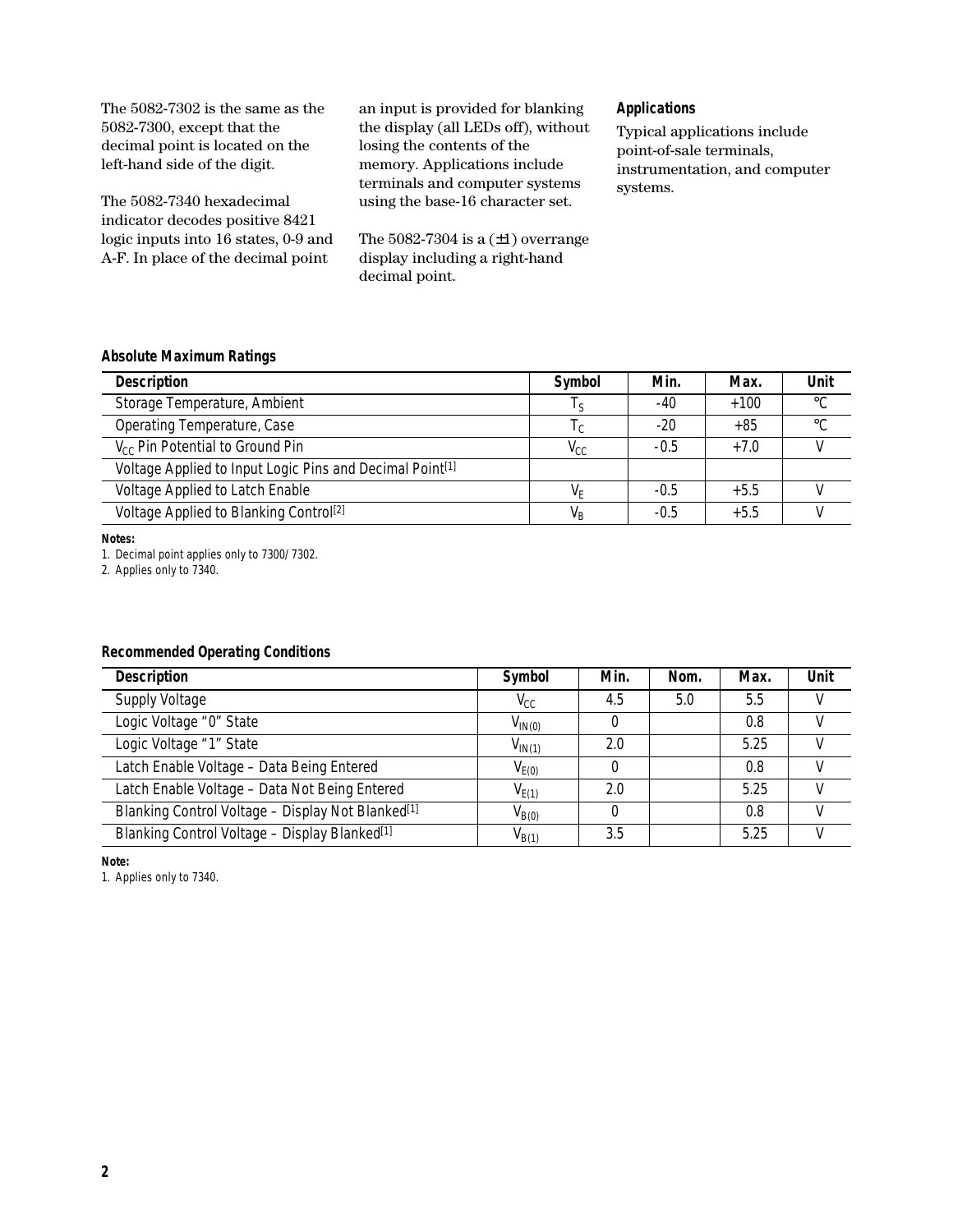| <b>Description</b>                                                                                    | Symbol                         | <b>Test Conditions</b>                                                                                                  | Min. | Typ.   | Max.        | <b>Unit</b> |
|-------------------------------------------------------------------------------------------------------|--------------------------------|-------------------------------------------------------------------------------------------------------------------------|------|--------|-------------|-------------|
| <b>Supply Current</b>                                                                                 | $I_{\text{CC}}$                | $V_{CC}$ = 5.5 V                                                                                                        |      | 94[1]  | $170^{[2]}$ | mA          |
| <b>Power Dissipation</b>                                                                              | $P_T$                          | $V_{CC}$ = 5.5 V                                                                                                        |      | 470[1] | 935[2]      | mW          |
| Luminous Intensity per LED<br>(Digit Average)[3]                                                      | $I_V$                          | $V_{\rm CC}$ = 5.5 V, T <sub>C</sub> = 25 °C                                                                            | 32   | 70     |             | μcd         |
| Minimum Time Data Must Be<br>Presented to Logic Input Prior<br>to Enable Rising                       | $t_{\scriptstyle\text{SETUP}}$ | $V_{CC}$ = 5.0 V, $V_{E(0)}$ = 0.4 V<br>$V_{IN(0)} = 0.4 V, V_{E(1)} = 2.4 V$<br>$V_{IN(1)} = 2.4 V, T_C = 25°C$        |      | 30     | 50          | ns          |
| Minimum Time Data Must Be<br><b>Held After Enable Rises</b>                                           | $t_{\text{HOLD}}$              | $V_{CC}$ = 5.0 V, $V_{E(0)}$ = 0.4 V<br>$V_{IN(0)} = 0.4 V, V_{E(1)} = 2.4 V$<br>$V_{IN(1)} = 2.4 V, T_C = 25^{\circ}C$ |      | 30     | 50          | ns          |
| Time Required for 90% Change<br>in Display Luminous Intensity<br>After Change of State of $F_R^{[4]}$ | $t_{BLANK}$                    | $V_{CC}$ = 5.0 V, T <sub>C</sub> = 25°C                                                                                 |      |        | 500         | ns          |
| Blanking Control Current "0" State <sup>[4]</sup>                                                     | $I_{B(0)}$                     | $V_{CC}$ = 5.5 V, V <sub>B(0)</sub> = 0.8 V                                                                             |      |        | 200         | μA          |
| Blanking Control Current "1" State <sup>[4]</sup>                                                     | $I_{B(1)}$                     | $V_{CC}$ = 5.5 V, V <sub>B(1)</sub> = 4.5 V                                                                             |      |        | 2.0         | mA          |
| Logic and Latch Enable<br>Currents "0" State                                                          | $I_{IN(0)}$<br>$I_{E(0)}$      | $V_{\text{CC}} = 5.5 V$<br>$V_{IN}$ , $V_F = 0.4$ V                                                                     |      |        | $-1.6$      | mA          |
| Logic and Latch Enable<br>Currents "1" State                                                          | $I_{IN(1)}$<br>$I_{E(1)}$      | $V_{\rm CC}$ = 5.5 V<br>$V_{IN}$ , $V_E = 2.4$ V                                                                        |      |        | $+250$      | μA          |
| Peak Wavelength                                                                                       | $\lambda_{\sf PEAK}$           | $T_c = 25^{\circ}C$                                                                                                     |      | 655    |             | nm          |
| Spectral Halfwidth                                                                                    | $\Delta\lambda_{1/2}$          | $T_c = 25^{\circ}C$                                                                                                     |      | 30     |             | nm          |
| Weight                                                                                                |                                |                                                                                                                         |      | 0.8    |             | gm          |

**Electrical/Optical Characteristics (T<sub>A</sub> = -20°C to +85°C, Unless Otherwise Specified)** 

**Notes:**

1.  $V_{CC}$  = 5.0 V with statistical average number of LEDs lit.

2. Worst case condition excluding test state on 5082-7300/-7302.

3. The digits are categorized for luminous intensity such that the variation from digit to digit within a category is not discernible to the eye Intensity categories are designated by a letter located on the reverse side of the package contiguous with the Avago logo marking.

4. Applies only to -7340.

| Character      |          |                |    | Input          |              |   |                  | Character                      |                      |               |    | <b>Inputs</b>  |    |   |                  |
|----------------|----------|----------------|----|----------------|--------------|---|------------------|--------------------------------|----------------------|---------------|----|----------------|----|---|------------------|
| 5082-          | 5082-    |                |    |                |              |   |                  | 5082-                          | 5082-                |               |    |                |    |   |                  |
| 7300/7302      | 7340     |                |    |                |              |   |                  | 7300/7302                      | 7340                 |               |    |                |    |   |                  |
| <b>Numeric</b> | Hex.     | X <sub>8</sub> | X4 | X <sub>2</sub> | X1           | E | B <sup>[1]</sup> | <b>Numeric</b>                 | Hex.                 | X8            | X4 | X <sub>2</sub> | X1 | E | B <sup>[1]</sup> |
| 0              | $\theta$ |                |    |                |              |   |                  | <b>Test</b>                    | A                    | Η             |    | Η              |    |   |                  |
|                | 1        |                |    |                | Н            |   |                  | <b>Blank</b>                   | B                    | Η             |    | Н              | Η  |   |                  |
| 2              | 2        |                |    | н              | H            |   |                  | <b>Minus</b>                   | D                    | н             | н  |                | H  |   |                  |
| 3              | 3        |                |    | H              | $\mathsf{H}$ |   |                  | <b>Minus</b>                   | D                    | Н             | H  |                | H  |   |                  |
| 4              | 4        |                | Н  |                |              |   |                  | <b>Blank</b>                   | Е                    | Н             | H. | Н              |    |   |                  |
| 5              | 5        |                | Н  |                | H            |   |                  | <b>Blank</b>                   | F                    | Н             | H. | н              | H  |   |                  |
| 6              | 6        |                | Η  | Н              |              |   |                  | Hold                           | Hold                 | d             | d  | d              | d  | Н | d                |
| 7              | 7        |                | Η  | Η              | Н            |   |                  |                                | Blank <sup>[1]</sup> | d             | d  | d              | d  | d | H                |
| 8              | 8        | н              |    |                |              |   |                  | Decimal pt. on <sup>[2]</sup>  |                      |               |    | $DP_{IN} = L$  |    |   |                  |
| 9              | 9        | Η              |    |                | Н            |   |                  | Decimal pt. off <sup>[2]</sup> |                      | $DP_{IN} = H$ |    |                |    |   |                  |

#### **Truth Table for 5082-7300 Series Devices**

#### **Notes:**

1. The blanking control input, B, pertains to the 5082-7340 Hexadecimal Indicator only.

2. The decimal point input pertains to the 5082-7300 and -7302 Numeric Indicators only.

3.  $H = logic '1'; L = logic '0'; d = 'don't care.'$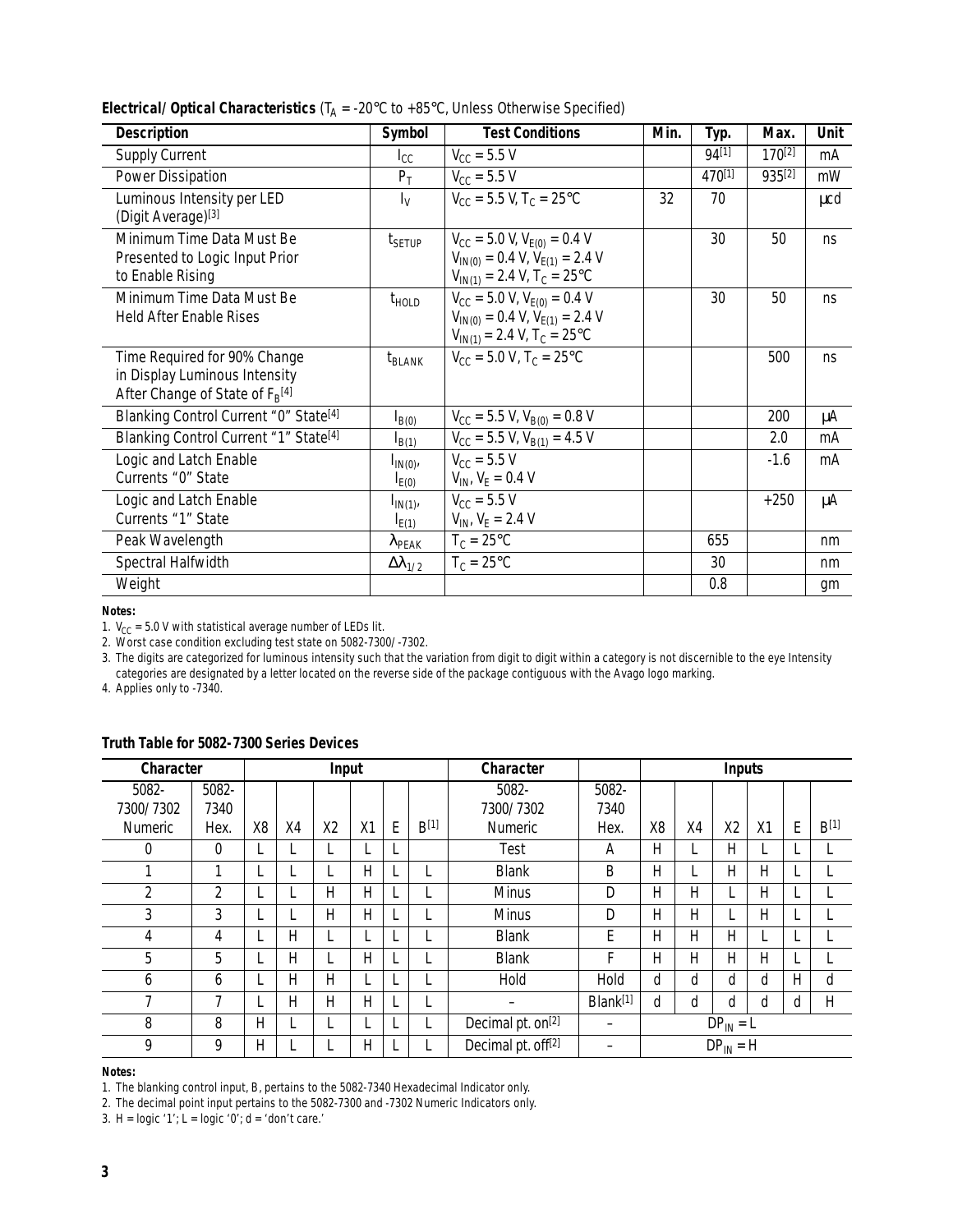





**Figure 1. Timing diagram of 5082-7300 series logic.**

**Figure 2. Block diagram of 5082-7300 series logic.**

**Figure 3. Typical blanking control current vs. voltage for 5082-7340 only.**



**Figure 4. Typical blanking control input current vs. ambient temperature, 5082-7340.**



**Figure 5. Typical latch enable input current vs. voltage for the 5082-7300 series devices.**



**Figure 6. Typical logic and decimal point input current vs. voltage for the 5082-7300 series devices. Decimal point applies to 5082- 7300 and -7302 only.**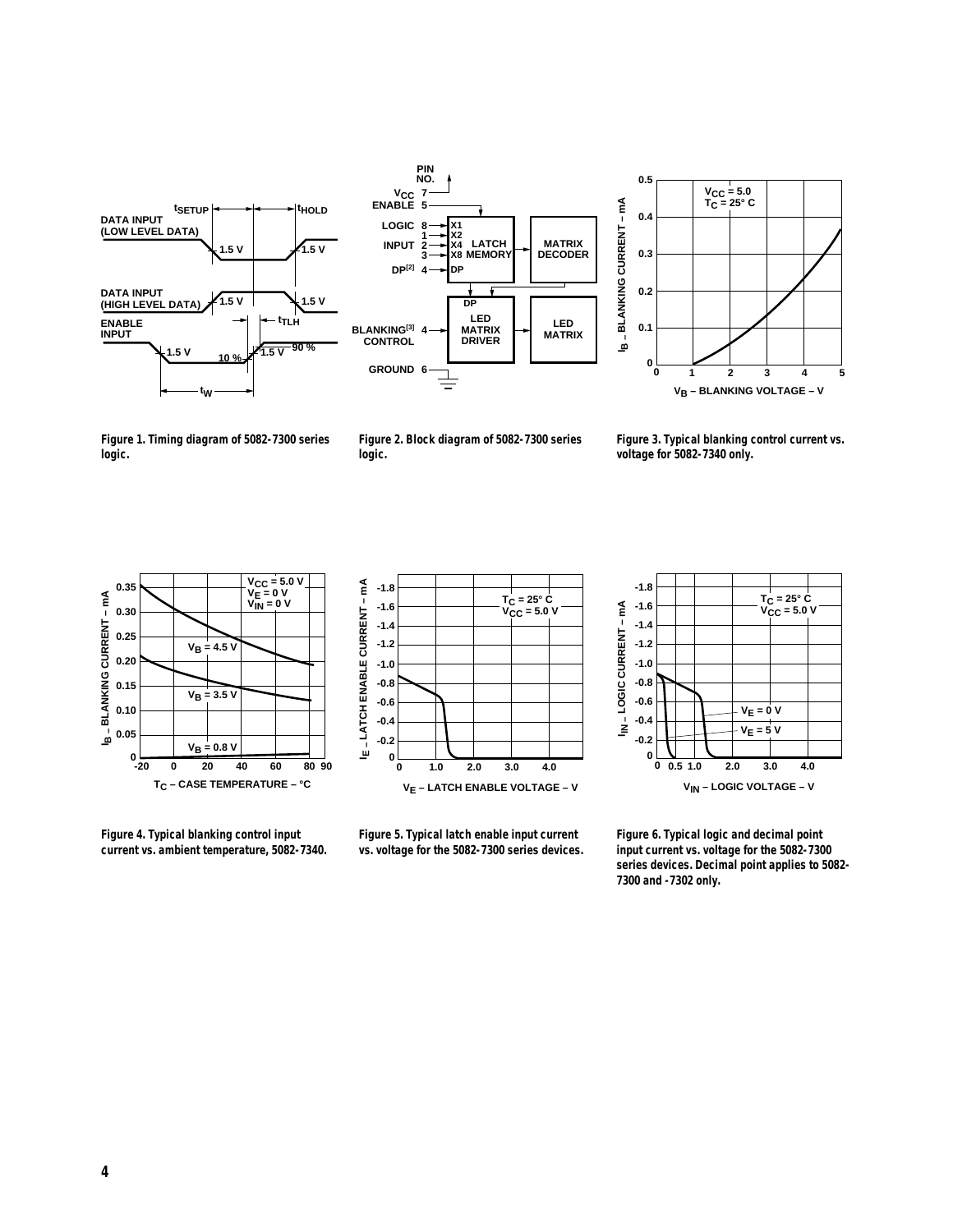| <b>TRUTH TABLE</b> |                       |                |            |                          |                |
|--------------------|-----------------------|----------------|------------|--------------------------|----------------|
| <b>BCD DATA[1]</b> |                       | 5082-7300/7302 | 5082-7340  |                          |                |
| X <sub>8</sub>     | X4                    | X2             | X1         |                          |                |
| L                  | L                     | L              | L          | Ċ,                       | Ċ,             |
| L                  | L                     | L              | н          |                          |                |
| L                  | L                     | н              | L          | $\overline{a}$           | $\overline{z}$ |
| L                  | L                     | н              | н          | 3                        | 3              |
| L                  | н                     | L              | L          | ł,                       | Ŋ              |
| L                  | н                     | L              | н          | Ę                        | $\mathbb{Z}$   |
| L                  | н                     | н              | L          | ī,                       | f,             |
| L                  | н                     | н              | н          | ٦                        | m              |
| н                  | L                     | L              | L          | Ó                        | Ó              |
| н                  | L                     | L              | н          | $\mathcal{C}_\mathrm{a}$ | $\frac{1}{2}$  |
| н                  | L                     | н              | L          | Ĥ                        | Ĥ              |
| н                  | L                     | н              | н          | (BLANK)                  | B              |
| н                  | н                     | L              | L          | (BLANK)                  |                |
| н                  | н                     | L              | н          |                          | D              |
| н                  | н                     | н              | L          | (BLANK)                  | Ē              |
| н                  | н                     | н              | н          | (BLANK)                  |                |
|                    | DECIMAL PT.[2]        |                | ON         |                          | $V_{DP} = L$   |
|                    |                       |                | <b>OFF</b> |                          | $V_{DP} = H$   |
|                    | ENABLE <sup>[1]</sup> |                |            | <b>LOAD DATA</b>         | $V_E = L$      |
|                    |                       |                |            | <b>LATCH DATA</b>        | $V_E = H$      |
| <b>BLANKING[3]</b> |                       |                |            | <b>DISPLAY-ON</b>        | $V_B = L$      |
|                    |                       |                |            | <b>DISPLAY-OFF</b>       | $V_B = H$      |

#### **Solid State Over Range Character**

For display applications requiring  $a \pm$ , 1, or decimal point designation, the 5082-7304 over range character is available. This display module comes in the same package as the 5082-7300 series numeric indicator and is completely compatible with it.

#### **NOTES:**

- **1. H = LOGIC HIGH; L = LOGIC LOW. WITH THE ENABLE INPUT AT LOGIC HIGH, CHANGES IN BCD INPUT LOGIC LEVELS OR D.P. INPUT HAVE NO EFFECT UPON DISPLAY MEMORY, DISPLAYED CHARACTER, OR D.P.**
- **2. THE DECIMAL POINT INPUT, DP, PERTAINS ONLY TO THE 5082-7300 AND 5082-7302 DISPLAYS.**
- **3. THE BLANKING CONTROL INPUT, B, PERTAINS ONLY TO THE 5082-7340 HEXADECIMAL DISPLAY. BLANKING INPUT HAS NO EFFECT UPON DISPLAY MEMORY.**

#### **Package Dimensions**



#### **Typical Driving Circuit for 5082-7304**



**Figure 7.**

#### **Truth Table for 5082-7304**

|                      | Pin |      |  |  |  |  |
|----------------------|-----|------|--|--|--|--|
| Character            |     | 2, 3 |  |  |  |  |
|                      |     |      |  |  |  |  |
|                      |     |      |  |  |  |  |
|                      |     |      |  |  |  |  |
| <b>Decimal Point</b> |     |      |  |  |  |  |
| <b>Blank</b>         |     |      |  |  |  |  |

#### **Notes:**

L: Line switching transistor in Figure 7 cutoff.

H: Line switching transistor in Figure 7 saturated.

X: 'Don't care.'